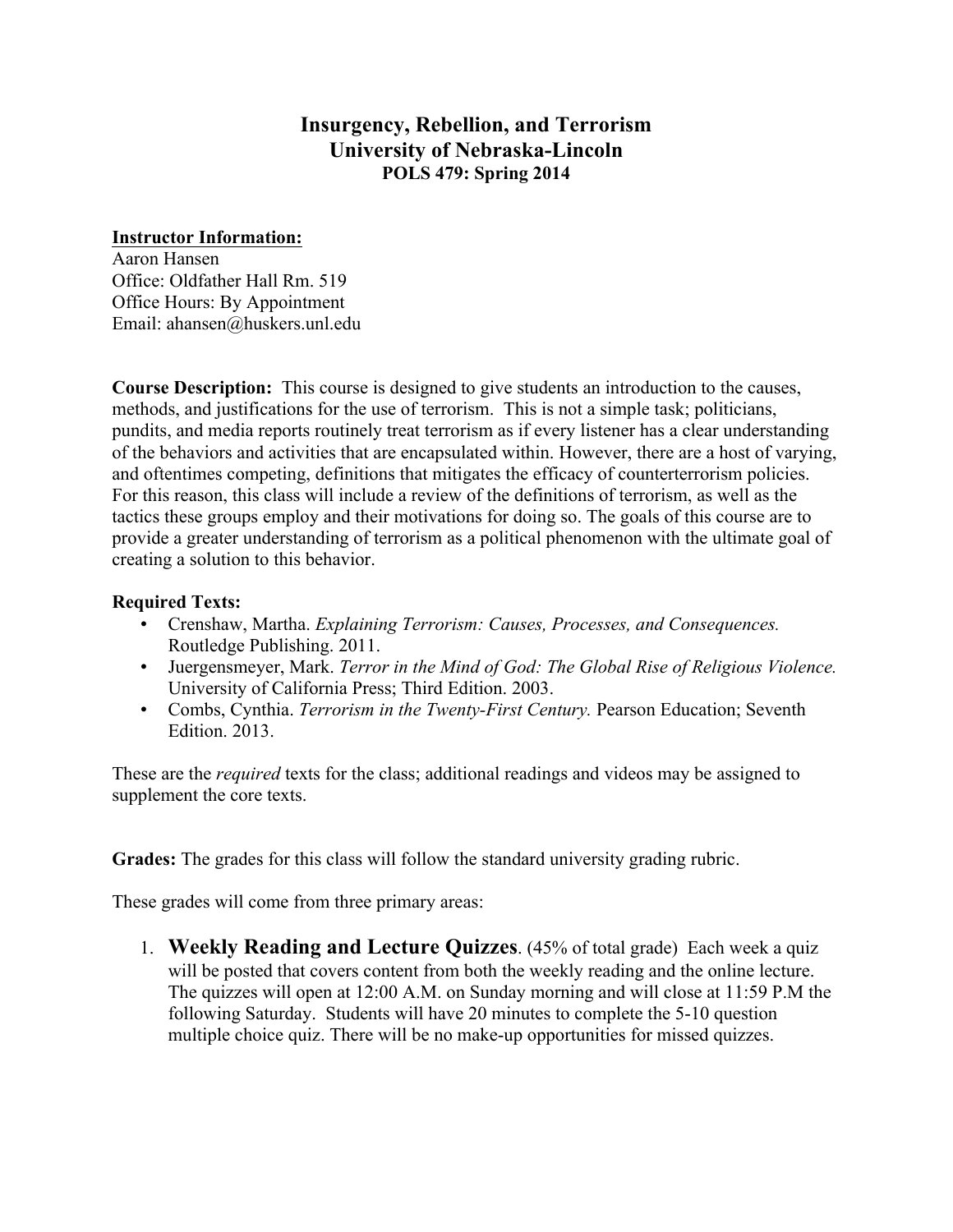- 2. **Reaction Papers**: (20% of total grade) There will be a total of 3 short reaction papers. The papers will be 2-3 page book critiques that will be due on Saturday at 11:59 p.m. of the week we are finished reading that particular book. These papers should be written double spaced with 12-font and 1-inch margins all around. I do not require a specific citation style as long as you are consistent (although I do prefer APA) I do not expect you to write a summary of the book; rather I want you to critically examine the argument of the author and provide me with a well thought out critique of what you liked, disliked, what you thought the author missed, what you thought he/she did well, etc. The due dates will be posted in this syllabus. The papers need to be submitted to the appropriate folder in the Assignments tab in Blackboard.
- 3. **Final Paper**: (35% of total grade) The final paper will be 12-15 pages long on a topic that you clear with me by Week 10. The topic will be largely your choice and can range from a discussion of the academic understandings of terrorism to a detailed examination of a particular group or action. There are a plethora of good topics and I will be more than happy to work with each of you in developing yours; having said that please refer to the syllabus often for specific due dates including the date that you must propose your final paper topic for approval. An outline of the final paper is due on Saturday night of week 13. The final paper will be due on May  $3<sup>rd</sup>$  at 11:59 p.m.

**Learning Environment:** Topics such as terrorism, insurgency, and rebellion are inherently contentious and tend to provoke some strong opinions and emotions. This class is structured to provide opposing viewpoints and perspectives in order to offer a broad range of viewpoints; as such it is likely that some of us in the class will have very different opinions on these topics. This is a learning environment where these opinions are welcome but I expect courtesy and professional reactions to those opinions. Be respectful in your reaction papers to the sensitive nature of this topic and certainly avoid derogatory or hateful statements concerning certain groups, ethnic backgrounds, gender, or people or religious affiliation. I want to foster an atmosphere where all viewpoints can be discussed without malicious response; while I do not expect this sort of behavior to occur I will take appropriate corrective measures if necessary.

**Communication:** Communication is critical in any class but especially so in an online format. The best way to reach me is through my university email  $(ahansen@huskers.unl.edu)$ . I will try to respond to all emails within 24 hours; however, please understand that there will be times that I am unable to reply that quickly. If you have ANY problems or are confused about the class or assignments please email me as soon as possible. If you are emailing me right before an assignment is due I may not have the time to reply prior to the deadline so *please* do not procrastinate on your work. I am much more likely to grant extensions or work with you to avoid late penalties if you contact me in a timely fashion. If you are on campus or in the Lincoln area, I will be happy to meet by appointment.

**Academic Dishonesty**: Academic dishonesty in all forms is unacceptable and has serious repercussions. If you are unclear on what exactly constitutes academic dishonesty I encourage you to view the University of Nebraska-Lincoln Student Affairs website at http://stuafs.unl.edu/ja/code/three.shtml. It is expected that you know what academic dishonesty is and how to avoid it. If I suspect plagiarism or any form of cheating I will first contact the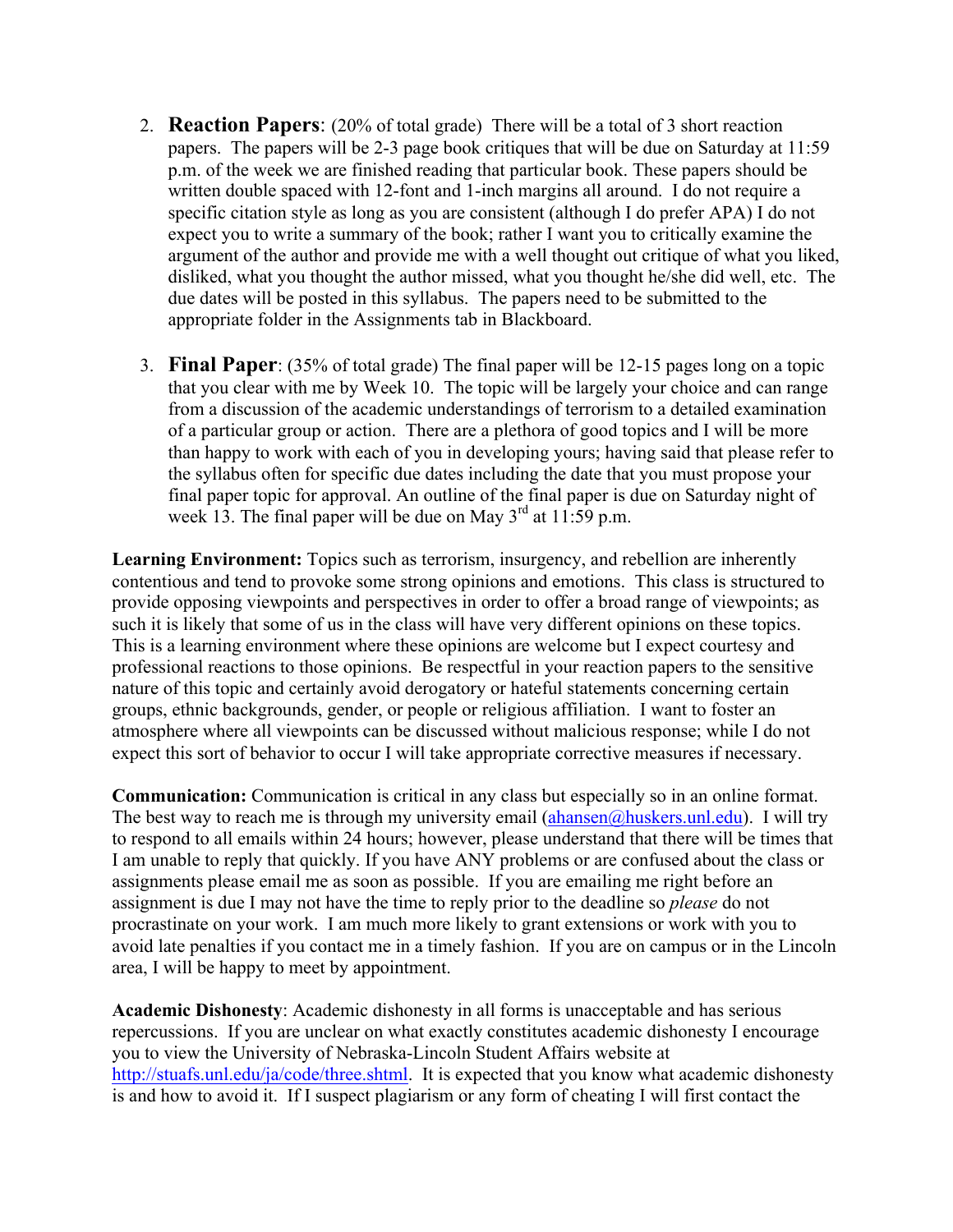student for an explanation and try to resolve the issue. At this point the consequences for academic dishonesty range from the student working with me to fix the problem (if it was accidental), to a failing grade in the course, and/or the situation will be taken to the Dean of Students to determine an appropriate response. Of course, there are safeguards in place for students to challenge the claim (once again please read the Code of Conduct on the Student Affairs website so you are familiar with this process). If you ever have any questions please email or come see me.

## **Weekly Schedule**

Week One: January 13-18 Watch Lecture #1: Introduction to POLS 479 Quiz #1: Syllabus Quiz Week Two: January 19-25 Reading: Crenshaw Introduction and Part I (Pgs. 1-66) Watch Lecture #2 Content Quiz #2 Week Three: January 26-February 1 Reading: Crenshaw Part II (Pgs. 69-134) Watch Lecture #3 Content Quiz #3 Week Four: February 2-8 Reading: Crenshaw Part III (Pgs. 137-190) Watch Lecture #4 Content Quiz #4 Week Five: February 9-15 Reading: Crenshaw Part IV (Pgs. 193-222) Watch Lecture #5 Content Quiz #5 \*Crenshaw Reaction Paper due on Saturday at 11:59 p.m.\* Week Six: February 16-22 Reading: Combs Preface-Chapter 3 (Pgs. xiii-53) Watch: Lecture #6 Content Quiz #6 Week Seven: February 23-March 1 Reading: Combs Chapters 4-6 (Pgs. 54-130) Watch Lecture #7 Content Quiz #7